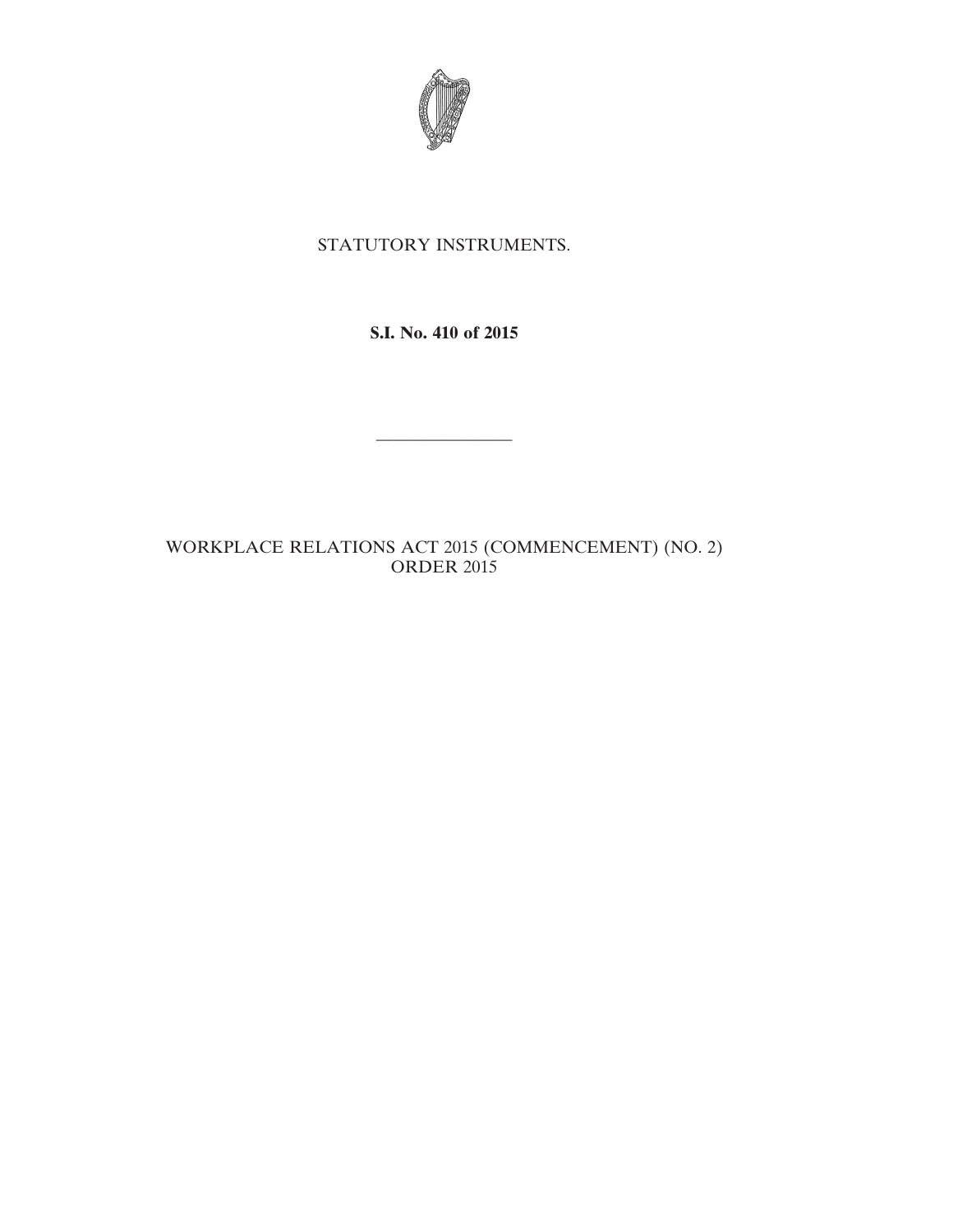#### WORKPLACE RELATIONS ACT 2015 (COMMENCEMENT) (NO. 2) ORDER 2015

I, RICHARD BRUTON, Minister for Jobs, Enterprise and Innovation, in exercise of the powers conferred on me by section 1(2) (amended by section 20(1)(*a*) of the National Minimum Wage (Low Pay Commission) Act 2015 (No. 22 of 2015)) of the Workplace Relations Act 2015 (No. 16 of 2015), hereby make the following order:

1. This Order may be cited as the Workplace Relations Act 2015 (Commencement) (No. 2) Order 2015.

2. The 1st day of October 2015 is appointed as the day upon which the Workplace Relations Act 2015 (No. 16 of 2015) (other than sections 37, 65, 66, 67, 68, 69 and 70) shall, in so far as it is not already in operation, come into operation.



GIVEN under my Official Seal, 30 September 2015.

> RICHARD BRUTON, Minister for Jobs, Enterprise and Innovation.

*Notice of the making of this Statutory Instrument was published in "Iris Oifigiúil" of* 2*nd October*, 2015.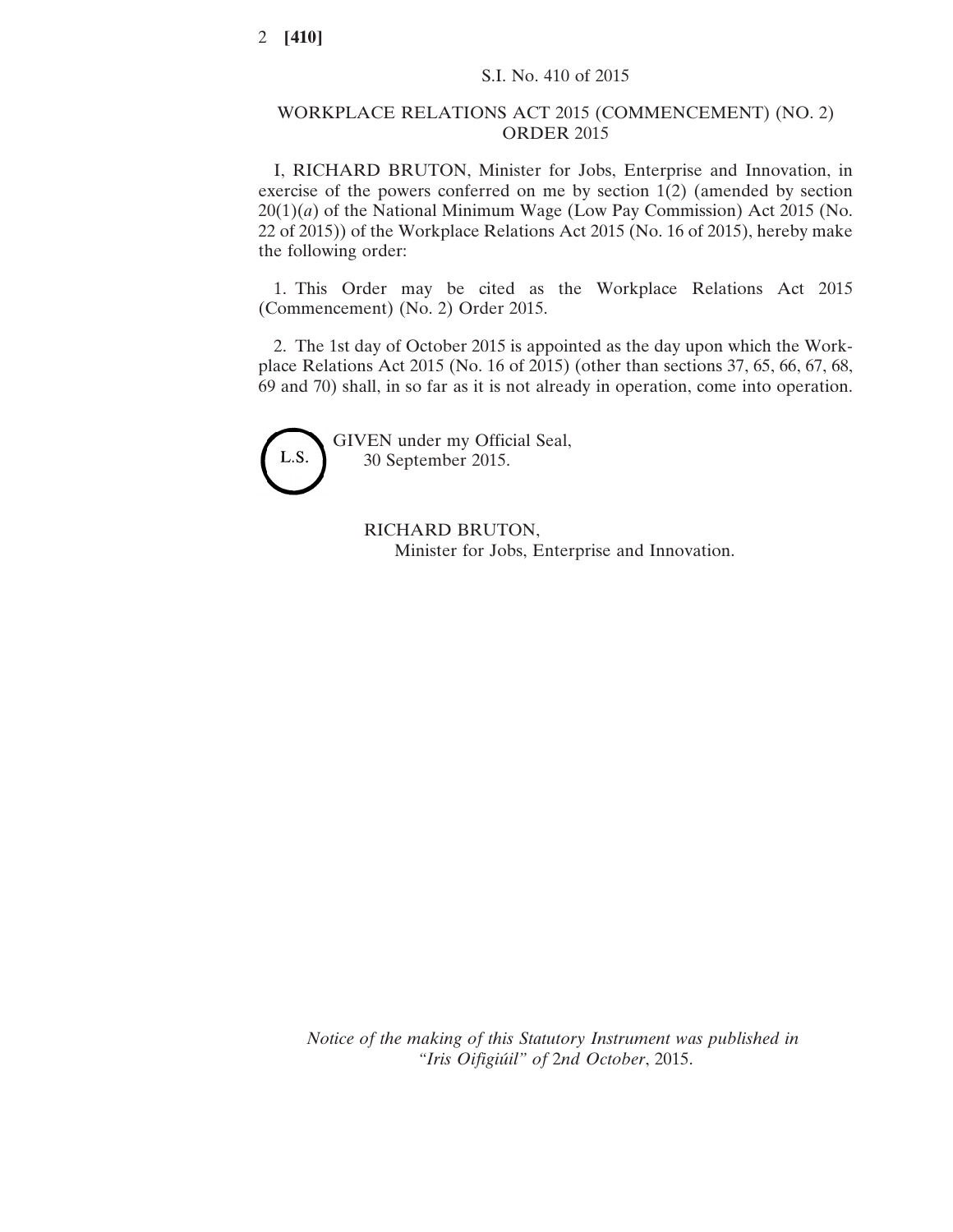**[410]** 3

#### EXPLANATORY NOTE

*(This note is not part of the Instrument and does not purport to be a legal interpretation)*

The Workplace Relations Act 2015 makes provision for the establishment of a new simplified two-tier structure which will replace the five existing workplace relations bodies. The Labour Relations Commission (LRC), the National Employment Rights Authority (NERA), the Equality Tribunal and the first instance functions of the Employment Appeals Tribunal (EAT) will be replaced by the new Workplace Relations Commission and the appeals functions of the EAT will be incorporated into an expanded Labour Court.

The Workplace Relations Act 2015 was signed into law by the President on 20th May, 2015. The Minister intends to commence the legislation in a number of stages with certain technical and operational provisions having been commenced on 1st August, 2015.

The purpose of this Order is to provide for the commencement of the majority of the remaining provisions of the Act (including the provisions that will establish the Workplace Relations Commission) on 1st October, 2015.